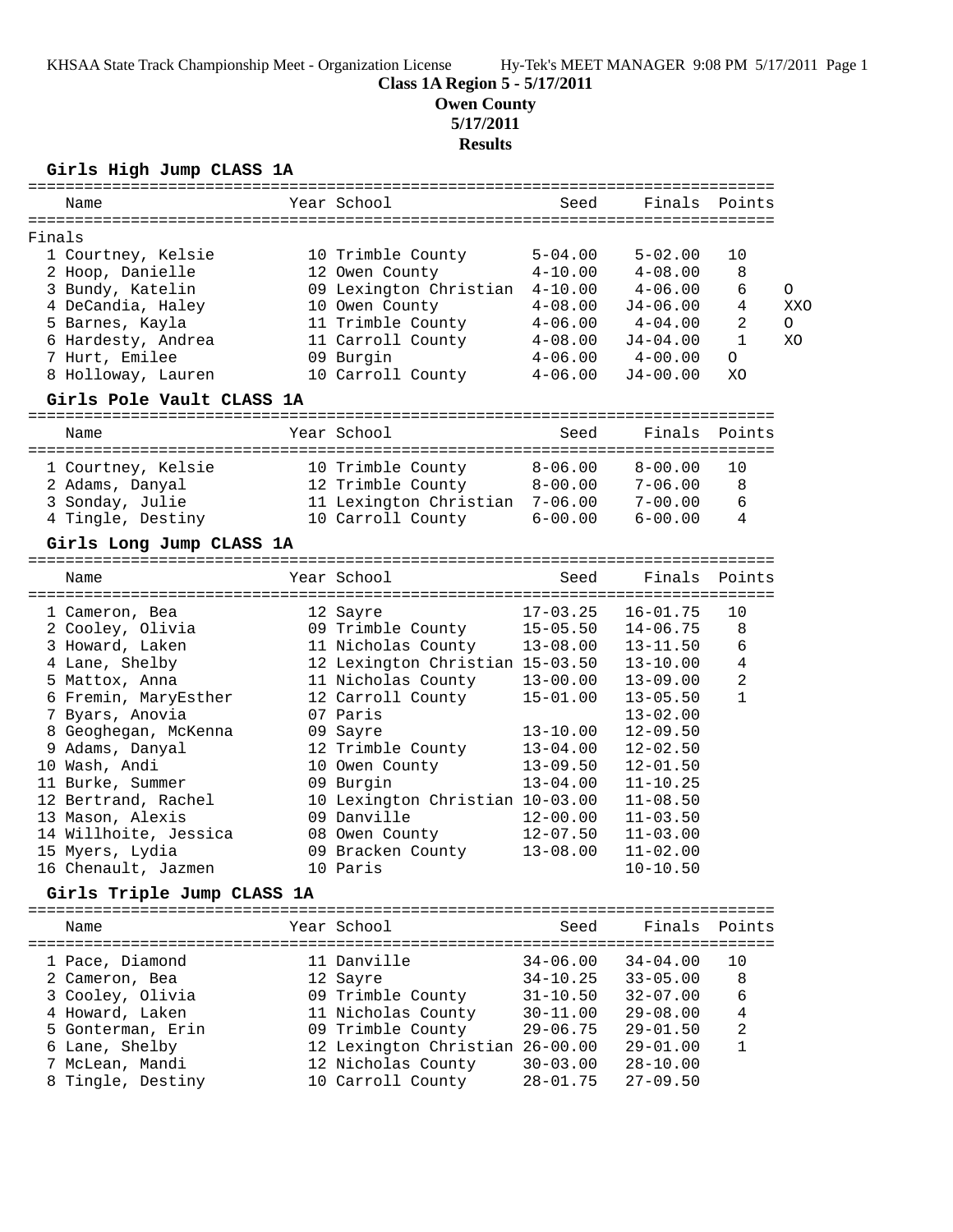**Class 1A Region 5 - 5/17/2011**

**Owen County**

**5/17/2011**

## **Results**

| Girls Triple Jump CLASS 1A                 |                                         |                              |                              |                |
|--------------------------------------------|-----------------------------------------|------------------------------|------------------------------|----------------|
| 9 Myers, Lydia                             | 09 Bracken County                       | $26 - 09.00$                 | $26 - 08.50$                 |                |
| 10 Hurt, Emilee                            | 09 Burgin                               | $24 - 02.00$                 | $26 - 05.00$                 |                |
| -- Sonday, Julie                           | 11 Lexington Christian 24-08.50         |                              | FOUL                         |                |
| -- Holland, Emma                           | 11 Burgin                               | $24 - 05.00$                 | FOUL                         |                |
| Girls Shot Put CLASS 1A                    |                                         |                              |                              |                |
| Name                                       | Year School                             | Seed                         | Finals                       | Points         |
|                                            |                                         |                              |                              |                |
| 1 Jones, Kassie                            | 12 Bracken County                       | $32 - 06.00$                 | $34 - 02.00$                 | 10             |
| 2 Jouett, Cailyn                           | 10 Frankfort                            | $31 - 01.00$                 | $33 - 08.00$                 | 8              |
| 3 Crain, Morgan                            | 12 Paris                                | $31 - 05.00$                 | $31 - 04.50$                 | 6              |
| 4 Harley, Hannah                           | 12 Burgin                               | $26 - 10.50$                 | $27 - 03.00$                 | 4              |
| 5 Srouder, Ashley                          | 09 Carroll County                       | $27 - 00.50$                 | $27 - 02.50$                 | 2              |
| 6 Jacob, Kristen                           | 11 Lexington Christian 30-10.75         |                              | $27 - 01.25$                 | $\mathbf{1}$   |
| 7 Johnson, Elizabeth                       | 10 Nicholas County                      | $24 - 05.00$                 | $25 - 08.25$                 |                |
| 8 Wilson, Bonnie                           | 07 Trimble County                       | $25 - 10.75$                 | $24 - 08.00$                 |                |
| 9 Sanders, Taylor                          | 10 Burgin                               | $22 - 11.00$                 | $23 - 09.00$                 |                |
| 10 Baughman, Kaelyn                        | 09 Danville                             | $25 - 00.25$                 | $22 - 06.25$                 |                |
| 11 Long, Cheyenne                          | 09 Carroll County                       | $21 - 07.50$                 | $22 - 00.50$                 |                |
| 12 Long, Sara Kate                         | 10 Trimble County                       | $24 - 01.00$                 | $21 - 10.00$                 |                |
| 13 Wilhoite, Sarah<br>14 Coleman, Megan    | 09 Owen County<br>11 Danville           | $18 - 10.00$<br>$21 - 03.00$ | $18 - 08.75$<br>$18 - 07.00$ |                |
| 15 Polley, Kendall                         | 10 Owen County                          | $22 - 02.00$                 | $18 - 06.25$                 |                |
| 16 Wilke, Roxana                           | 12 Nicholas County                      | $18 - 00.00$                 | $16 - 04.50$                 |                |
|                                            |                                         |                              |                              |                |
| Girls Discus Throw CLASS 1A                |                                         |                              |                              |                |
| Name                                       | Year School                             | Seed                         | Finals                       | Points         |
|                                            |                                         |                              |                              |                |
| 1 Harley, Hannah                           | 12 Burgin                               | $93 - 06$                    | $89 - 00$                    | 10             |
| 2 Jacob, Kristen                           | 11 Lexington Christian                  | $84 - 08$                    | 80-01                        | 8              |
| 3 Jouett, Cailyn                           | 10 Frankfort                            | $74 - 05$                    | $69 - 02$                    | 6              |
| 4 Jones, Kassie                            | 12 Bracken County                       | $78 - 04$                    | 68-05                        | 4              |
| 5 Srouder, Ashley                          | 09 Carroll County                       | $73 - 07$                    | 64-06                        | $\overline{2}$ |
| 6 Hawkins, Raenah                          | 10 Carroll County                       | $71 - 08$                    | 63-01                        | $\mathbf{1}$   |
| 7 Baughman, Kaelyn                         | 09 Danville                             | $69 - 05$                    | $62 - 09$                    |                |
| 8 Adams, Danyal                            | 12 Trimble County                       | $81 - 09$                    | $60 - 01$                    |                |
| 9 Letcher, Kendra                          | 10 Nicholas County                      | $64 - 00$                    | $59 - 00$                    |                |
| 10 Sanders, Taylor                         | 10 Burgin                               | $67 - 06$                    | $58 - 09$                    |                |
| 11 Brashear, Cali                          | 12 Lexington Christian                  | $58 - 09$                    | $58 - 00$<br>$53 - 11$       |                |
| 12 Wilson, Bonnie<br>13 Johnson, Elizabeth | 07 Trimble County<br>10 Nicholas County | $66 - 04$<br>$54 - 00$       | $50 - 10$                    |                |
| 14 Johnson, Kelsey                         | 12 Owen County                          | $57 - 10$                    | $50 - 09$                    |                |
| 15 Coleman, Megan                          | 11 Danville                             | $38 - 07$                    | $46 - 11$                    |                |
| 16 Myrga, Kristen                          | 09 Owen County                          | $55 - 07$                    | $46 - 01$                    |                |
| Boys High Jump CLASS 1A                    |                                         |                              |                              |                |
|                                            |                                         |                              |                              |                |
| Name                                       | Year School                             | Seed                         | Finals                       | Points         |
| 1 Barnes, Stuart                           | 11 Trimble County                       | $5 - 10.00$                  | $5 - 08.00$                  | 10             |
| 2 Jack, Dylan                              | 11 Carroll County                       | $5 - 08.00$                  | $5 - 06.00$                  | 8              |
| 3 Grey, Jawan                              | 09 Danville                             | $5 - 04.00$                  | $5 - 04.00$                  | 5<br>O         |
|                                            |                                         |                              |                              |                |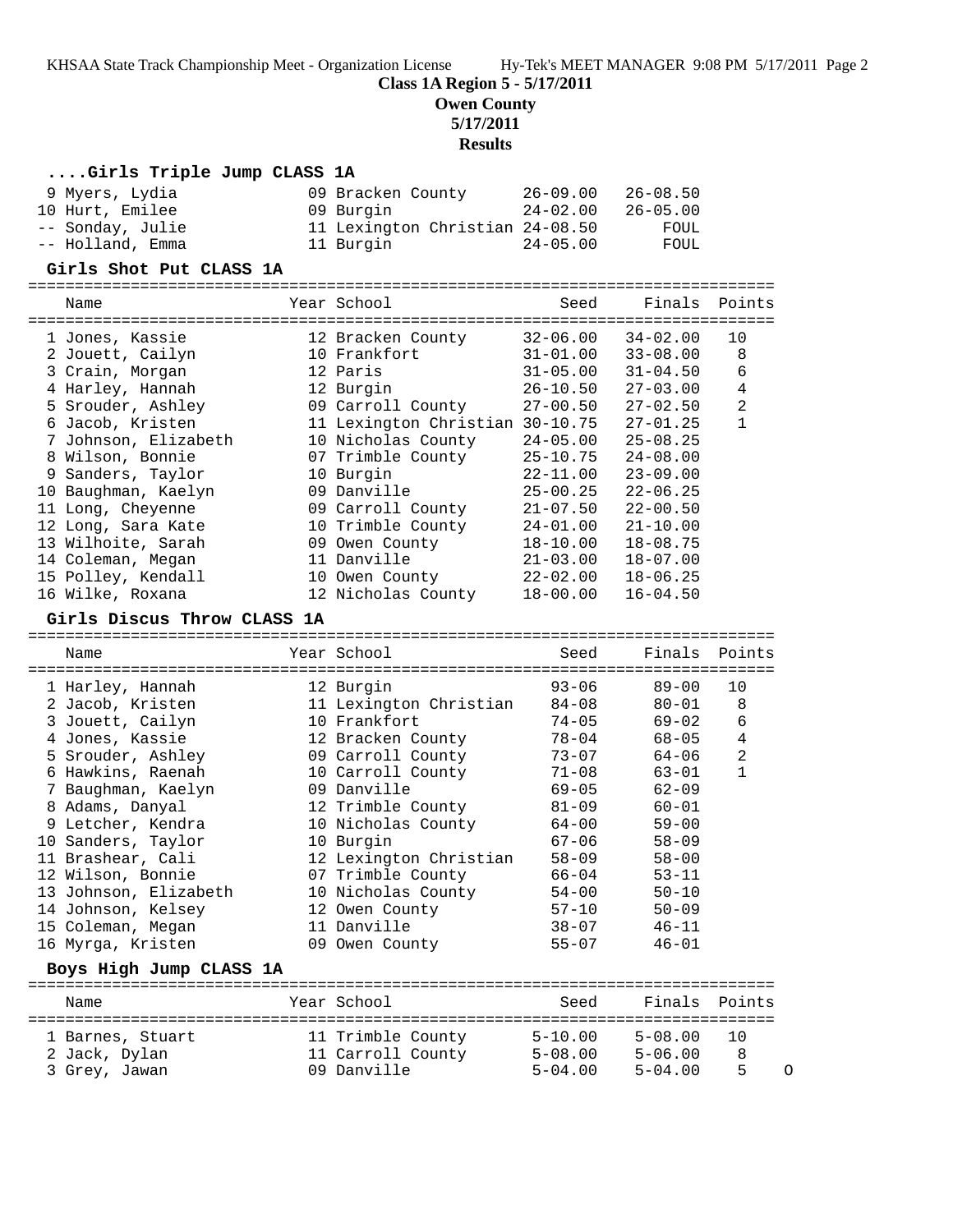**Class 1A Region 5 - 5/17/2011**

**Owen County**

**5/17/2011**

**Results**

### **....Boys High Jump CLASS 1A**

| 3 Trammel, Collin        | 10 Owen County                                       | $6 - 00.00$ | $5 - 04.00$   | 5        | $\Omega$     |
|--------------------------|------------------------------------------------------|-------------|---------------|----------|--------------|
| 4 Ray, Ace               | 09 Danville                                          | $5 - 04.00$ | J5-04.00      | 2        | XO+3 misses  |
| 5 Durrett, Ryan          | 12 Trimble County                                    | $5 - 06.00$ | J5-04.00      |          | XXO+2 misses |
| 7 Stevens, Nate          | 10 Paris                                             | $5 - 06.00$ | $5 - 02.00$   |          |              |
| 8 Fite, Scott            | 09 Bracken County                                    | $5 - 06.00$ | $5 - 00.00$   | $\Omega$ |              |
| 9 Champs, Marcus         | 10 Paris                                             | $5 - 06.00$ | $J5-00.00$    | XO       |              |
| -- Gullian, Zack         | 09 Burgin                                            |             | ΝH            |          |              |
| Boys Pole Vault CLASS 1A |                                                      |             |               |          |              |
| Name                     | Year School                                          | Seed        | Finals Points |          |              |
|                          | مهم ممدد ممدد اللباسا عمه التالية المسافيات المستحدة |             |               |          |              |

| 1 Yocum, Seth          | 10 Lexington Christian 9-00.00 |             | $8 - 06.00$ | 10 |     |
|------------------------|--------------------------------|-------------|-------------|----|-----|
| 2 Esquivel, Andres     | 10 Carroll County              | $7 - 00.00$ | $7 - 00.00$ | 8  |     |
| 3 Robbins, Tray        | 09 Trimble County              | $6 - 06.00$ | J7-00.00    | 6  | XXO |
| 4 Bailey, Kevin        | 11 Trimble County              | $6 - 06.00$ | $6 - 00.00$ |    |     |
| -- Blankenship, Austin | 10 Carroll County              | $6 - 00.00$ | ΝH          |    |     |

#### **Boys Long Jump CLASS 1A**

================================================================================ Name  $Year School$  Seed Finals Points

| 1 Ross, Michael      | 12 Danville                     | $20 - 09.00$ | $18 - 09.50$ | 10             |
|----------------------|---------------------------------|--------------|--------------|----------------|
| 2 Fielden, Christian | 11 Lexington Christian 20-00.50 |              | $18 - 07.50$ | 8              |
| 3 Ray, Ace           | 09 Danville                     | $18 - 11.00$ | $18 - 02.75$ | 6              |
| 4 Pope, Caleb        | 11 Nicholas County              | $20 - 02.00$ | $18 - 01.75$ | 4              |
| 5 Armstrong, Shelby  | 09 Eminence                     |              | $16 - 03.25$ | $\overline{2}$ |
| 6 Blanton, Aaron     | 09 Trimble County               | $17 - 06.25$ | $16 - 02.50$ |                |
| 7 Gonterman, Michael | 11 Trimble County               | 16-11.75     | $16 - 01.50$ |                |
| 8 Neal, Andrew       | 12 Burgin                       | $15 - 03.00$ | $15 - 02.50$ |                |
| 9 Armstrong, Sean    | 12 Eminence                     |              | $14 - 08.00$ |                |
| 10 Wash, Micheal     | 08 Owen County                  | $16 - 06.00$ | $14 - 00.00$ |                |
| 11 Downey, Cody      | 10 Owen County                  | $15 - 10.00$ | $13 - 07.50$ |                |
| 12 Clark, James      | 07 Paris                        | $14 - 05.00$ | $13 - 02.50$ |                |
| 13 Winkfield, Tre    | 09 Frankfort                    | $11 - 03.00$ | $10 - 06.50$ |                |
|                      |                                 |              |              |                |

### **Boys Triple Jump CLASS 1A**

| Name                 | Year School                     | Seed         | Finals Points |    |
|----------------------|---------------------------------|--------------|---------------|----|
| 1 Ross, Michael      | 12 Danville                     | 41-06.50     | $40 - 09.00$  | 10 |
| 2 Grant, Tyler       | 12 Carroll County               | $40 - 11.00$ | $40 - 03.00$  | 8  |
| 3 Ford, Tryston      | 11 Danville                     | $36 - 06.00$ | $37 - 03.00$  | 6  |
| 4 Synder, Chad       | 12 Lexington Christian 36-07.00 |              | $37 - 01.00$  | 4  |
| 5 Barnes, Stuart     | 11 Trimble County               | $36 - 06.50$ | $36 - 11.00$  | 2  |
| 6 Gonterman, Michael | 11 Trimble County               | $36 - 09.00$ | $35 - 03.00$  |    |
| 7 Howard, Zach       | 10 Nicholas County              | $37 - 05.00$ | $35 - 02.50$  |    |
| 8 Fite, Scott        | 09 Bracken County               | $33 - 04.25$ | $34 - 02.50$  |    |
| 9 Downey, Cody       | 10 Owen County                  | $34 - 00.50$ | $33 - 10.00$  |    |
| 10 Wash, Micheal     | 08 Owen County                  | $32 - 03.25$ | $32 - 05.00$  |    |
| 11 Clark, James      | 07 Paris                        | $33 - 04.00$ | $32 - 02.00$  |    |
| 12 Yocum, Seth       | 10 Lexington Christian 27-03.00 |              | $31 - 06.50$  |    |
| 13 Honan, Dallas     | 10 Bracken County               | $28 - 08.00$ | $28 - 02.00$  |    |